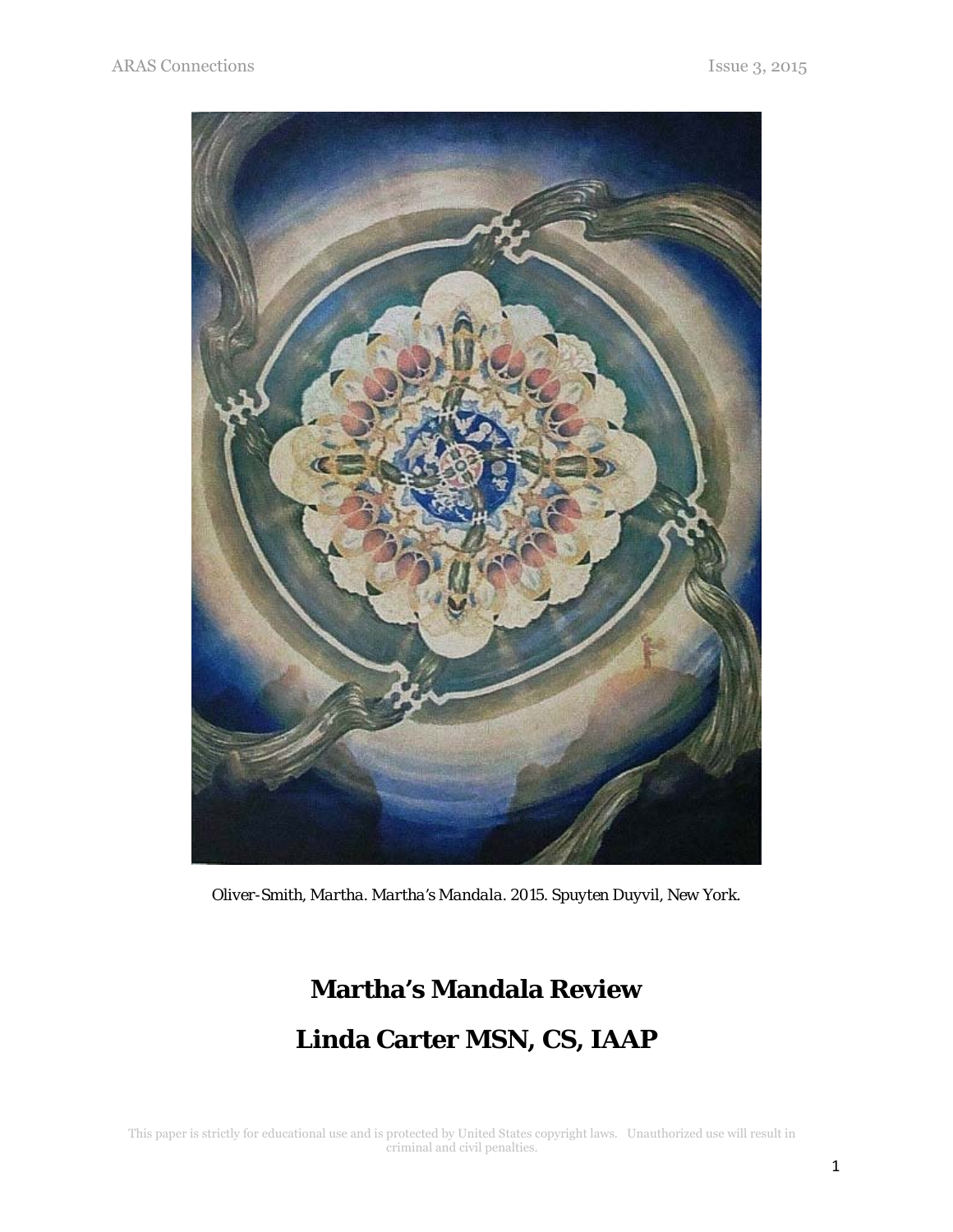This story is filled with the charm and nostalgia of a time gone by, a time from the 1920's to the 1950's; but these stories also contain episodes of great suffering and trauma untreated and unacknowledged except through the painting of mandalas which offer calm and solace to the author's grandmother Martha Stingham Bacon (known as Patty) who paints these images and quietly keeps them in a small room in the family home called the Acorns in Peace Dale, RI. At times it is hard to tell who the protagonist in this book is ---Patty, the author Martha Oliver-Smith (named for her grandmother), the mandala itself, or even C. G. Jung whose life and work touched this family in deep ways. From the image and the text we might say that the mandala has an aliveness, a psychoid or "psyche–like" quality that gives it power and a living presence for the grandmother and grandaughter especially through hard times. It is a physical/spiritual touchstone that symbolizes a higher self. (Caption under mandala above: *Martha's Mandala* by Martha Stingham Bacon, ca. 1940)

In 1922, Patty was overcome by a "tidal wave," was hearing voices with wishes to kill her children and was psychiatrically hospitalized. At the time she had three young daughters Martha (called Marnie and the author's mother) who was six, Helen, aged four and Alice was the youngest at age two. In addition, she was caring for her widowed mother and her dependent sister Harriet. Patty's husband Leonard was working as a university professor and he eventually became Pullitzer Prize winning poet in 1940. As reported by the author and from the excerpts of Patty's writings, the psychiatric treatment available at that time did not help. The voices did not stop but neither did her writing and drawing. An introvert, she kept these life-sustaining activities to herself. Leonard, also a writer, was an extravert and the life of the party.

Five years later in 1927, Leonard, too, had a psychological crisis and consulted Jung's partner Toni Woolf, for treatment returning several times over the years to continue analysis. The author reports that her grandparents did a lot of socializing with the Jungs and with Toni Wolf when staying at the Dolder Hotel in Zurich. One wonders why Patty did not also seek analysis and discuss her mandalas with someone.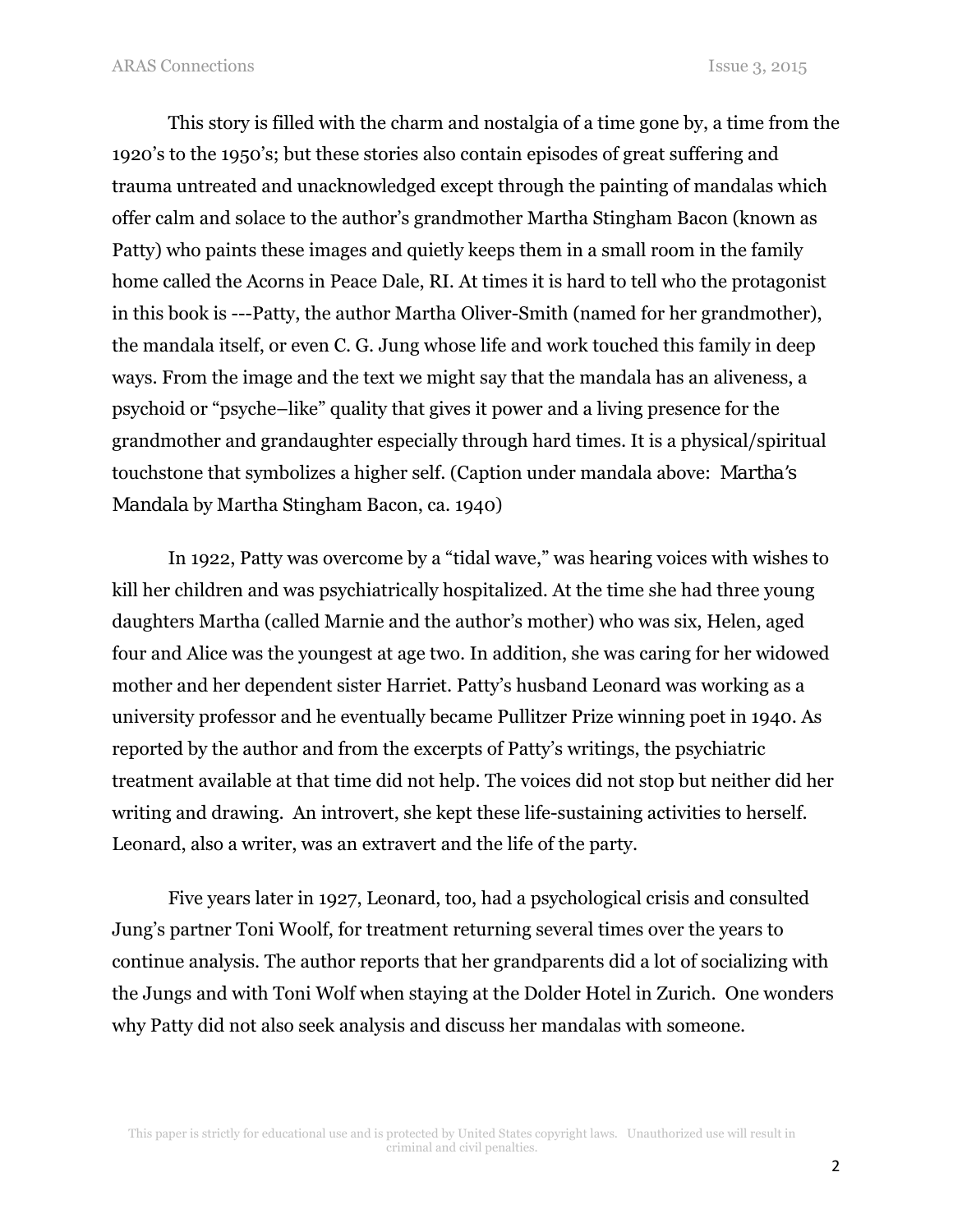In the meantime, the children were back at home in Peace Dale, RI at their home the Acorns. It is curious to think about what this time was like for them. Having been parted from their mother physically and probably psychologically in 1922 and then again in 1927, with hindsight and contemporary knowledge, one is left to speculate about the possibility of post-partum psychosis or depression for Patty; something unheard of back then. Psychotherapy, groups and some medicine bring great relief for women who feel that "cracking up" is their responsibility---something that they have caused. So not true! Their hormones and biology are off and the ability to think and reason are not stable. Husbands are at a loss as to what they should do. They, too, become anxious and depressed and these psychological tumults are left unaddressed as too shameful for conversation and are hidden within the family, known to the children most often as implicit, non-verbal body experiences. Let's remember that earlier in the century, Jung himself was affected by his own mother's psychotic depression for which she was hospitalized when he was three. As an adult man, he confessed that he associated the word "love" with "distrust" (MDR). There are many intervening variables but this early relational trauma probably had some significant sequelae in how he handled attachments especially with women.

Patty would have been an ideal candidate for Jungian analysis with her journaling, writing and artwork. According the author:

Over time the voices receded, though never completely. In later years, Patty Bacon confided only to her journal that one voice always lingered. She learned to understand the voice, the one she recognized as her "self" and which she referred to as her "Friend in the Unconscious"…Though it was my grandmother who was truly ill, ironically she never truly had the benefit of Jungian analysis. (Martha Oliver-Smith 2015, p.37)

It is remarkable that she could connect with the "Self" as a central, curative axis without formal analysis. However, exposure to her extraverted husband's knowledge and understanding of Jungian ideas seemed to help enormously. Apparently, there was a natural fit between her sensitive psyche and keen intelligence with what her husband